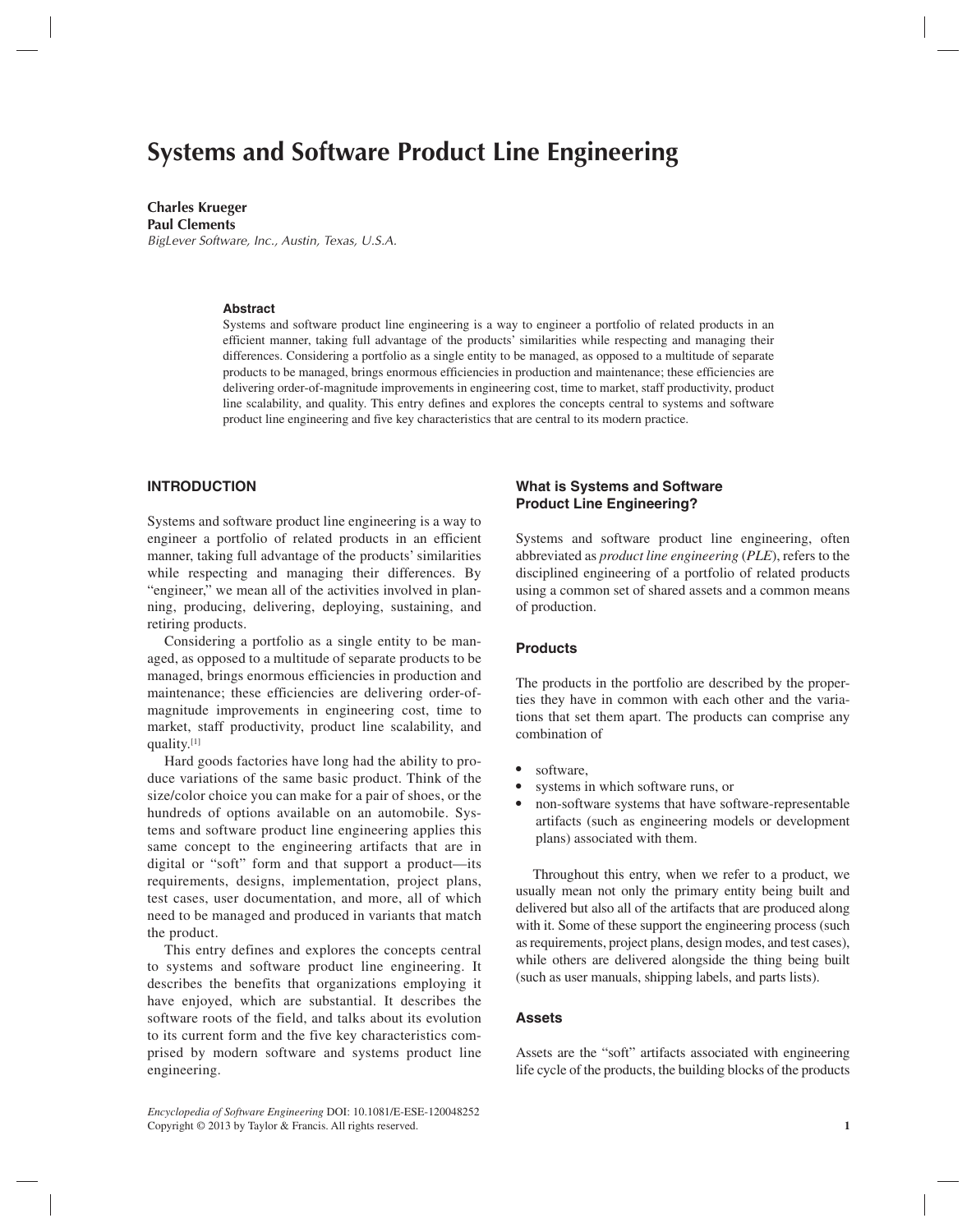in the product line. Assets can be whatever artifacts are representable with software and either compose a product or support the engineering process to create a product. These can include but are not limited to the following:[2]

- Requirements
- Design specifications
- Design models
- Source code
- Build files
- Test plans and test cases
- User documentation
- Repair manuals and installation guides
- Project budgets, schedules, and work plans
- Product calibration and configuration files
- Data models and parts lists

Assets in PLE are engineered to be shared across the product line. Assets are designed with built-in *variation points*, which are places in the asset that change depending on the product in which the asset is used. When a product is built, a statement of the product's distinguishing characteristics is applied to "exercise" these variation points (i.e., cause the change in the asset to occur to meet the needs of the product).[3] Variation points use variation mechanisms to impart product line diversity; these mechanisms include macros in code, substituting one variant of the artifact for another; runtime conditionals and configuration files; attributes and filters; model and text transformations; feature mappings, parameterization, and many more.

#### **Means of Production**

The means of production is the mechanism that exercises the assets' variation points to produce configured versions that together constitute the artifact set for one of the products in the product line.[4] Configuring the shared assets for each product in turn produces the entire set of products.

The means of production can be manual, but for product lines of any size or frequency of change, manual production is impractical; some form of automation is required.

Low-end automation might be a programming language's macro processor combined with compiler flags and #ifdef statements to turn blocks of code on or off. However, this scheme scales poorly, may not trace well across different kinds of artifacts, and in fact may not work for, for example, requirements or design models. This leads to an ad hoc collection of techniques for expressing variation, each specialized to its own type of asset.

At the high end of the spectrum are special-purpose PLE tools that tie variation points to a central feature model for the entire product line and provide a set of mechanisms for defining and exercising the variation points in all kinds of assets. Examples of such tools include Gears, [5,6] pure::variants,<sup>[7]</sup> XVCL,<sup>[8]</sup> Dopler,<sup>[9]</sup> and more.

An analogy with factory-based manufacturing serves to illuminate the concepts.

Manufacturers have long used analogous engineering techniques to create a product line of similar products using a common factory that assembles and configures parts designed to be reused across the varying products in the product line. For example, automotive manufacturers can create thousands of unique variations of one car model using a single pool of parts carefully designed to be configurable and factories specifically designed to configure and assemble those parts.

In PLE, the configurator is the factory and the assets represent the factory's supply chain. A statement of the properties desired in the end product tells the configurator how to configure the assets.

The essence of PLE—for systems and software, as for manufacturing—is the focus on the single system rather than many products. The "system" in this case consists of the production line, which enables the rapid production of any variant of any of the assets for any of the products in the portfolio. An PLE production line consists of

- a collection of soft assets (i.e., assets that can be represented digitally) that are shared across the products,
- a set of specifications that define the products, and
- the configurator that applies a product specification to the assets in order to produce each product in the portfolio.

Once the production line is established, engineering assets and products are instantiated rather than manually created.

In Fig. 1, the "factory's" supply chain is at the left, in the form of shared assets that are configurable because they include variation points that are expressed in terms of the features available in each of the products. A product specification at the top tells the configurator how to configure the assets coming in from the left. The resulting products, assembled from the configured assets, emerge on the right.

# **PLE CONTRASTED WITH PRODUCT-CENTRIC DEVELOPMENT**

PLE stands in contrast to classical product-centric development, in which each individual product is developed and evolved independently from other products, or (at best) starts out as a cloned copy of a similar product that is then changed to suit the new product's specific needs. Productcentric development takes very little advantage of the commonalities among products in a portfolio after the initial clone operation. In particular, it derives very little benefit from commonality in a product's sustainment or maintenance phase, where data show that most products consume up to 90% of their project resources.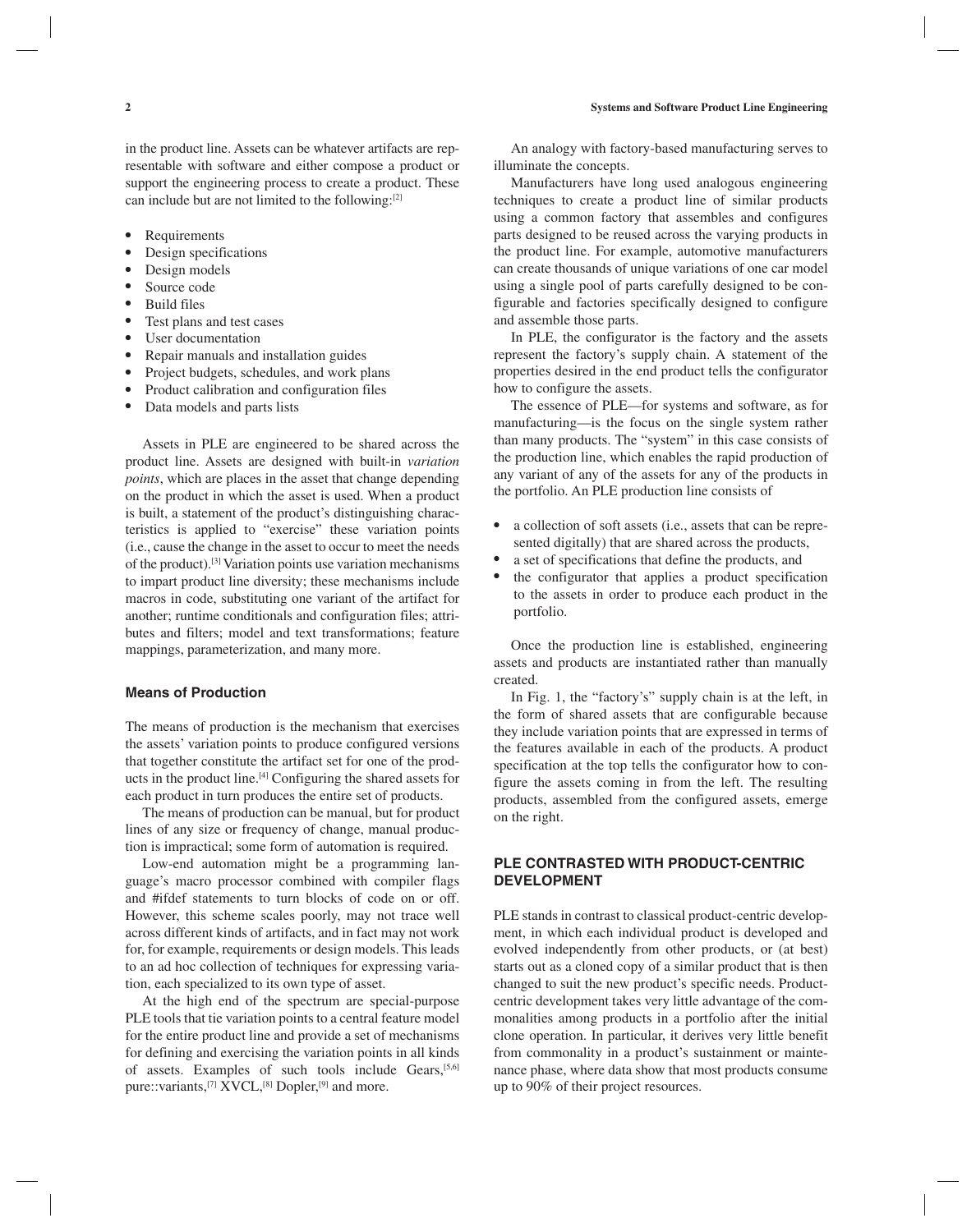

Qua

Product B

**Fig. 2** Product-centric development and O(*N*<sup>2</sup> ) complexity.

Developers

Quality

Product A

Assurance

Architects

Figure 2 shows a stylized view of a production shop in which *N* products are developed and maintained. In this simplified view, each product comprises requirements, design models, source code, and test cases. Each engineer in this shop works primarily on a single product. When a new product is launched, its project copies the most similar assets it can find and starts adapting them to meet the new product's needs.

To see how this form of reuse can lead to intractable complexity, assume that a defect is found in Product B and the defect is traced to an ambiguous or incorrect requirement in Product B's requirements. The Product B team fixes the error, redesigns as necessary, and then fixes the code and test cases before redeploying Product B. Product B is now healthy again.

Product N

ħ.

 $\cdot$ 

But suppose that the defect in Product B's requirements was "inherited" when the Product B team copied the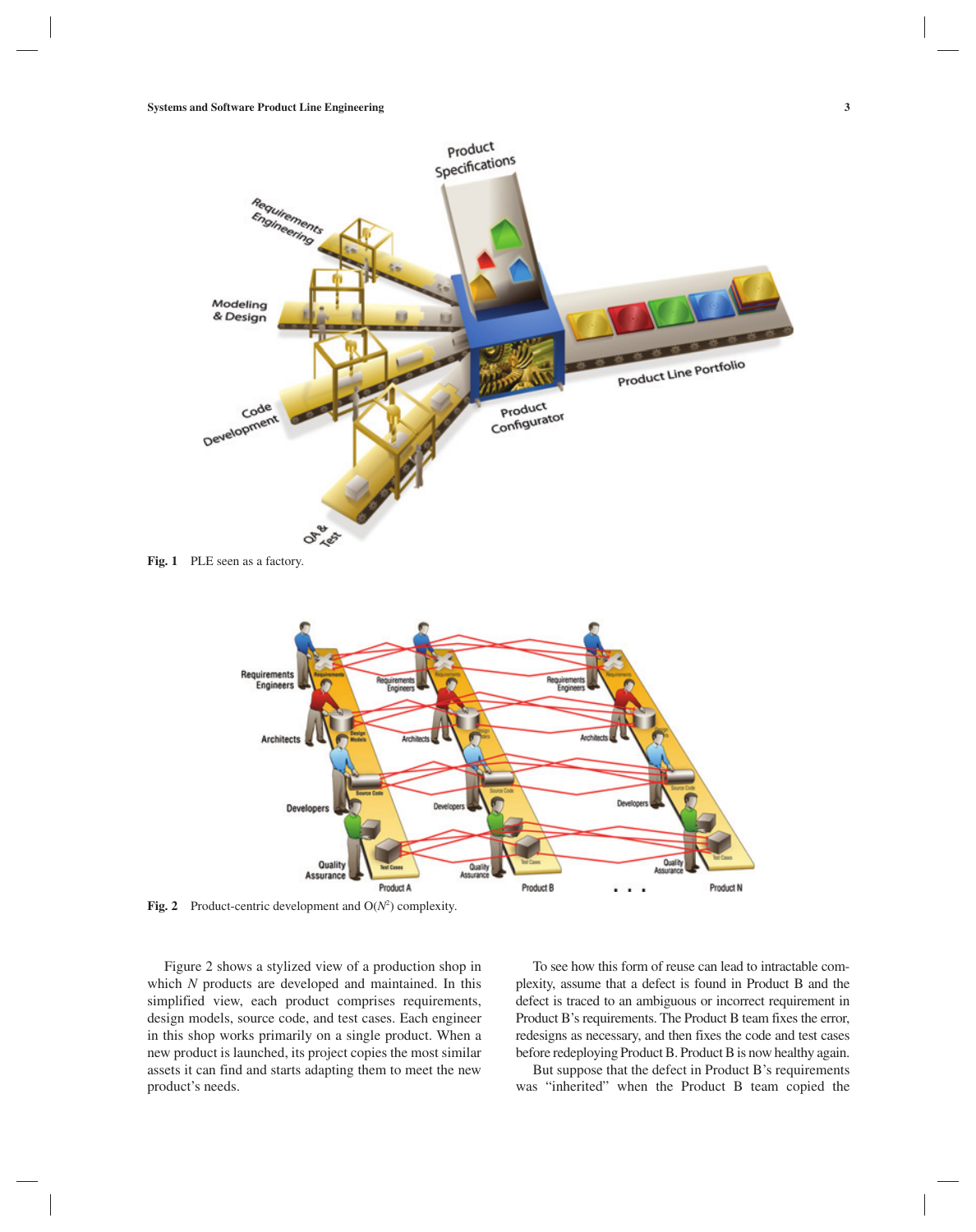requirements from Product A. Suppose further that the source code for Product *N* was copied from Product B's (defective) source code, and the test cases for Product *N* were similarly "borrowed" from Product A's (inadequate) test cases.

To really root out the defect from the entire portfolio, each of the *N* product teams should really confer with each of the other  $N - 1$  product teams. These communication paths are shown in red in Fig. 2. This communication obligation imposes an overhead that grows as the square of the number of products. So, in a relatively modest product line of 30 products, some *900 interproject communication paths* should be activated. This complexity will quickly overwhelm any engineering staff; in order to get their products out of the door on time and on budget, each product team will focus more on their product silo and less on taking advantage of the commonalities and interdependencies among the other products. The result is divergent product silos, low degrees of sharing, and high duplication of effort across the product silos to fix the same defect multiple times in multiple products, or to independently implement the same enhancements in different ways in different products.

# **PLE AND THE FACTORY PARADIGM**

Clearly, product-centric development lacks the ability to scale. Productivity, product quality, or economies of production will degrade as the portfolio grows larger. Organizations can improve their engineering capabilities through

hiring, acquiring better tools, improving processes, and the like, but these measures result in modest improvements at best and are ultimately ineffective against an engineering problem that is growing as the square of the number of products in the portfolio. In organizations where engineering capability is about to be (or has been) swamped by the engineering complexity of their portfolio, missed deadlines, decreasing quality, and lower employee morale are the norms.

Figure 1 alluded to PLE as a factory, and that analogy can be brought to bear to remedy the  $O(N^2)$  problem of portfolio management. In a manufacturing factory, a defective product would not be fixed by one-off repairs to the product itself. Rather, the factory, its supply chain, and the manufacturing process itself would be scoured to find the source of the defect.

So it is with PLE. Rather than fixing a defective product, PLE engineers fix the shared asset(s) that need to be modified (perhaps by adding a new variation point) in order to produce the product correctly. Then, the configurator is used to regenerate the product, as well as any other product affected by the changes in the shared assets.

Since regeneration has a low and fixed cost, it matters very little whether 2, 200, or 2000 products need to be regenerated. Thus, fixing a defect, making a systematic enhancement, or carrying out any other kind of portfoliowide change becomes an O(*N*) operation.

In Fig. 3 suppose the same defect in Product B occurs that we described earlier, and suppose the defect is traced to Product B's requirements. Under the factory paradigm,



**Fig. 3** PLE and O(*N*) complexity.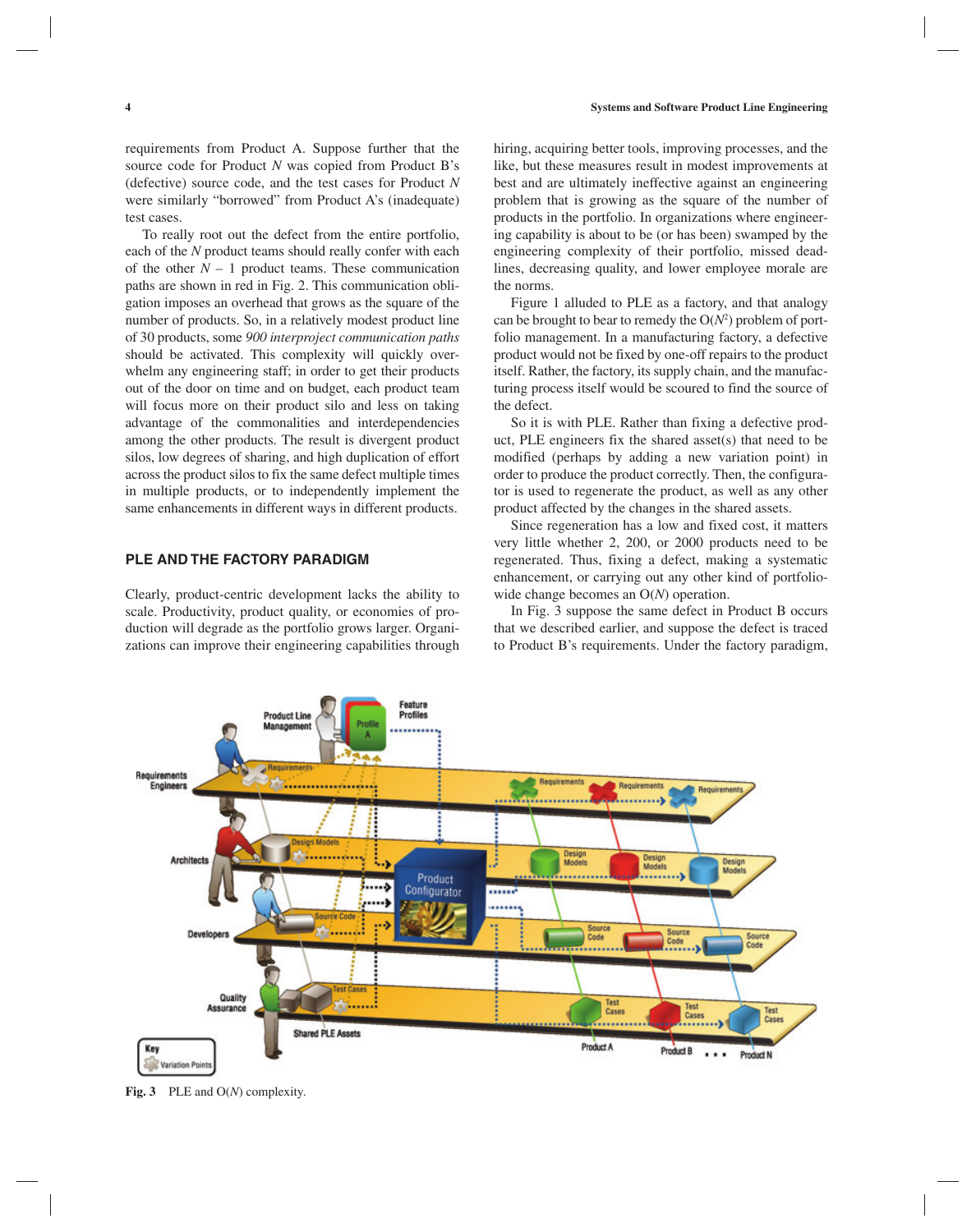engineers work on shared assets (requirements, design, and so forth) that apply across the entire portfolio. And so the portfolio's requirements engineers work to fix the defect in a way that not only fixes Product B but also applies across the whole product line. In other words, the defect is fixed on the left, and not in Product B's "silo." Then, Product B and any other affected products are regenerated using the product configurator.

# **DEMONSTRATED BENEFITS OF PLE**

PLE is of interest because of remarkable efficiencies it has shown in the development process. The Software Engineering Institute lists the following benefits associated with software product lines:[10]

- Large-scale productivity gains
- Decreased time to market
- Increased product quality
- Decreased product risk
- Increased market agility
- Increased customer satisfaction
- More efficient use of human resources
- Ability to affect mass customization
- Ability to maintain market presence
- Ability to sustain unprecedented growth

Numerous case studies of PLE have shown substantial measured improvements in time to market, cost, product quality, product line scalability, and developer productivity, compared to product-centric development.[11,12,13,14] A few of the many published examples are as follows:

- The U.S. Army expects to save \$584 million in development costs by procuring a family of live training systems as a product line rather than a series of separate acquisitions.[15]
- Cummins, Inc., reports that as a result of building the software inside their engines using PLE, software projects that used to take a year now take about a week.<sup>[16]</sup>
- MarketMaker Software AG reported that PLE led to a 2×–4× reduction in time to market and a reduction in maintenance costs of around 60%.[16]
- Hewlett-Packard reports that with a product line approach, they were able to build products 10 times as complex, with 1/4 of the staff, in 1/3 of the time, and with 1/25 of the number of bugs of earlier products.<sup>[16]</sup>

# **EARLY APPROACHES AND FIRST-GENERATION PLE**

For products that embody software, PLE is an extension of *software product line engineering*.

"Generations" are hard to pin down precisely and do not have impermeable boundaries, but the concept can be descriptively useful. We can identify the Baby Boomer, Gen-X, Gen-Y, Tween, and Millennium Generations. Fighter aircraft are generally thought to be in their fifth generation[17] and programming languages in their fourth or fifth (opinions vary).<sup>[18]</sup> Current standards for mobile broadband devices are labeled "4G."

In the same spirit, we characterize some early and longstanding approaches to product line engineering as *first generation*. These include the following:

- Parnas' seminal paper on product families in 1976<sup>[19]</sup> instilled the idea that similar programs could be treated as a family rather than as a separate and unrelated set. Parnas characterized software evolution as a tree of decision possibilities. Every design decision leads down a different path of the tree. The family of possible programs occupies the leaves of the tree. Making a change involves backtracking up the tree and choosing a different path downward, ending at a different leaf. Obviously, the less backtracking required, the easier the change. Parnas argued that, to accomplish this, we should make the most stable design decisions early, corresponding to nodes closer to the tree's root, and the most volatile ones late.
- Domain analysis, exemplified by the feature-oriented domain analysis (FODA) method,<sup>[20]</sup> provided a way to express the commonality and variations found in a set of systems or products. FODA provided a useful definition of a feature, which is "A prominent or distinctive user-visible aspect, quality, or characteristic of a software system or systems," and this definition still serves well in the PLE world. FODA led the way to a wide variety of feature modeling languages, which allow domain modelers to express features and their allowable combinations.
- The software reuse movement<sup>[21,22]</sup> that came to fruition in the early 1990s emphasized code repositories. By and large, this movement exemplified opportunistic reuse (i.e., searching to see if a unit of software exists to fill a need as it arises), as opposed to planned reuse. Its primary contribution to PLE was to instill the notion that software systems might not (or should not) be built from scratch.
- The U.S. Department of Defense's Advanced Research Projects Agency's STARS (Software Technology for Adaptable, Reliable Systems) project turned its attention to software product line development in the early to mid-1990s.[23] STARS instilled the dichotomy between domain engineering (the construction of reusable core assets) and application engineering (the selection, application, and augmentation of those assets to build products). Application engineering is often said to include creating any assets used in a single product and promoting them to core assets only if subsequently used in more than one product.
- Generative programming<sup>[24]</sup> involves the use of domainspecific languages in which to specify a product and a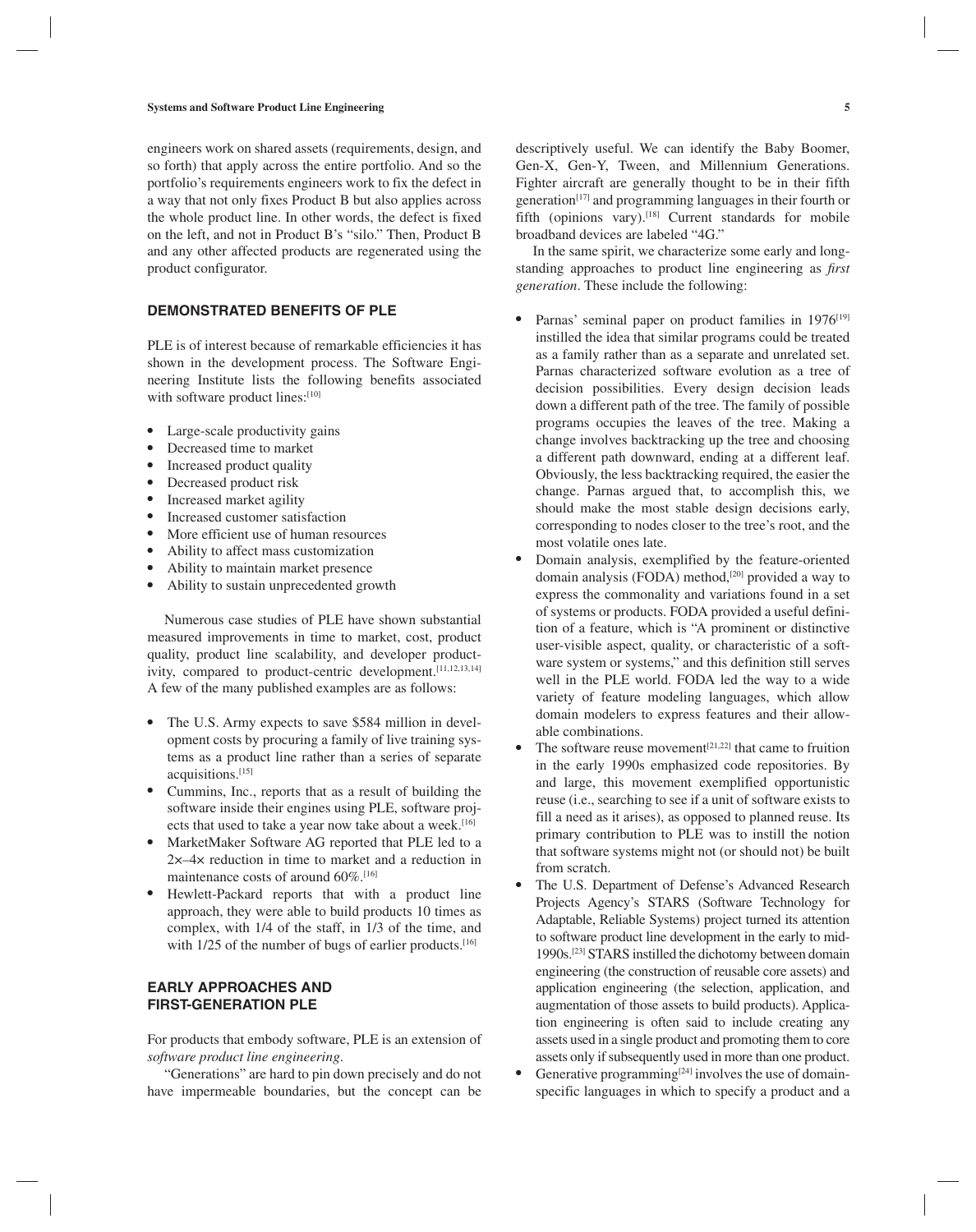generator to process a product description written in that language to turn out a product. In 1999, Weiss and Lai adopted this approach for a product line methodology called FAST (Family-Oriented Abstraction, Specification, and Translation).[25]

Case studies of successful software product lines began to emerge in the mid-1990s. These included STARS demonstration projects, but also included commercial successes (e.g., Brownsword and Clements[26]). These revealed that successful product lines required more than a technical approach, but also strong management and business acumen (e.g., Bergey et al.[27]). Movements began to coalesce to explore product lines from this more holistic approach: first in Europe as a series of Program Families workshops,<sup>[28]</sup> and then in the United States with the creation of the Product Line Practice research program at the Software Engineering Institute<sup>[28]</sup> and its creation of the Software Product Line Conference (SPLC) series of international conferences (www.splc.net).[29]

A distillation of first-generation approaches includes the following:

- 1. A strong dichotomy between domain engineering and application engineering, or core asset development and product development. Application engineering is often said to include creating any assets used only in a single product and promoting them to core asset status only if subsequently used in more than one product. Application engineering includes the obligation to choose a production strategy—that is, a way to turn the shared assets into products.<sup>[30]</sup>
- 2. Explicit inclusion of non-software artifacts in the collection of core assets, but an unmistakable emphasis on software (under the umbrella of an all-encompassing software architecture) as the principal kind of core asset.
- 3. Focus on features as the language to describe a product line's *domain* and a way to discriminate products from each other in that domain.
- 4. Acknowledgment of configuration management as an essential practice under PLE, but without a strong distinction between core asset configuration management (CM) and product CM.

These approaches have yielded a rich legacy of product line success, as evidenced by a plethora of case studies. The newer approaches we describe below build on them.

## **SECOND-GENERATION PLE**

Recently, a newer set of approaches has emerged that together have been referred to as *second-generation product line engineering (2GPLE)*. [31,32] This characterization represents seen-in-practice extensions—some minor, some fundamental—to the early paradigm that was centered mainly on core asset production and product derivation.

In 2GPLE, there is a marked contrast (or at least extension) to the four characteristics of first-generation product line engineering (1GPLE) outlined above:

- 1. Application engineering shrinks to almost nothing; products are produced through the use of high-end industrial strength automation that configures the shared assets appropriately for each product.
- 2. All artifacts, software and otherwise, are treated equally. As assets, they are endowed with variation points expressed using the same language constructs, for a consistent representation of the configurability available across all artifacts. This yields consistent and traceable variation management in artifacts across the full engineering life cycle.
- 3. Features have evolved from a general concept in domain analysis to a central role in variation management. The variation points in an asset are defined by naming the features and feature combinations under which each configuration applies. Features become the *lingua franca* to express product differences in all phases of the life cycle.
- 4. A simplified CM policy strongly discriminates between managing shared assets and managing products. In fact, 2GPLE CM explicitly declines to manage product versions, but only shared asset versions.[2] New versions of products are defined (like any other product) with a combination of features specific to it and produced by configuring the shared assets accordingly.

A fifth contrasting characteristic of 2GPLE delivers an essential capability for large-scale product lines that was stated as a possibility but never central to 1GPLE.

5. Feature models with encapsulating constructs to facilitate hierarchical product lines<sup>[33]</sup> and cooperative feature model development across organizational boundaries. This extends the architectural concept of a "system of systems" to support a "product line of product lines".

We will cover each of the five characteristics of 2GPLE in depth, beginning with the importance of features.

# **Characteristic 1: Features as the** *Lingua Franca* **to Express Product Differences Across the Life cycle**

A feature, to paraphrase Kang et al. $[20]$ , is a distinguishing characteristic of a product, usually visible to the customer or user of that product. An example is a function that one product can perform that others cannot.

The concept of "feature" allows a consistent abstraction to be employed when making choices from a whole product configuration all the way down to the deployment of software components within a low-level subsystem in the architecture. A *bill-of-features* (analogous to a bill-of-materials, but defining a product in terms of its features rather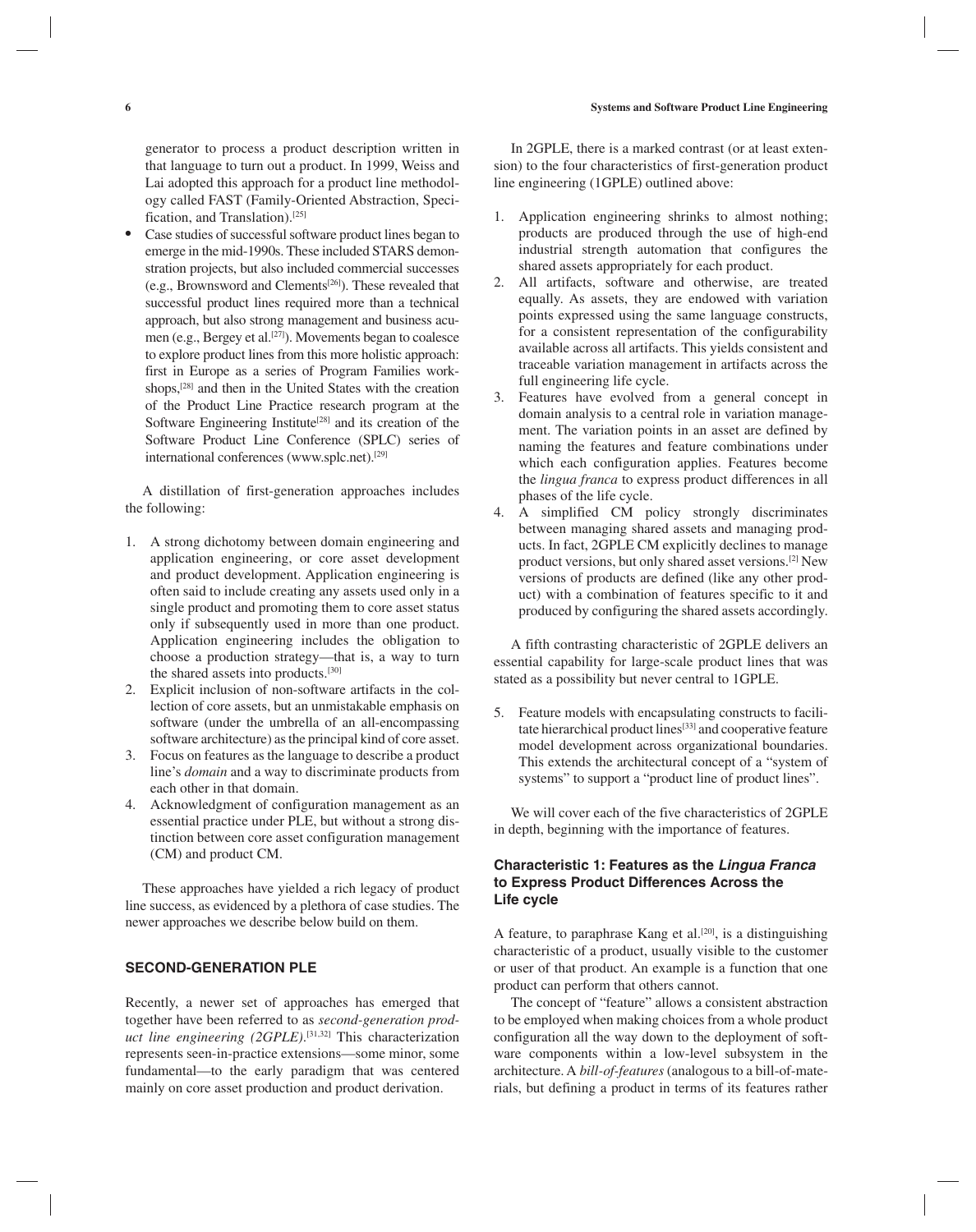than its parts) can be the communication vehicle between business, product marketing, and engineering units.

The product line literature is rife with feature modeling languages and constructs, but experience is showing a very small and simple set of feature modeling constructs suffices for describing all of the necessary feature information for large and very complex product lines.[31]

For example, the following are the feature modeling constructs provided by Gears:[6]

● "Feature declarations" are parameters that express the diversity in the product line for a system or subsystem. Feature declarations are analogous to the choices that are available when you buy a new car: Two door or four door? Sport package, luxury package, or economy package? Moon roof? Feature declarations typically express the customer-visible diversity among the products in a product line.

Feature declarations have types. When a feature is chosen for inclusion in a product, it must be given a value consistent with its type. Table 1 shows the feature types supported by Gears.

Nodes that have children are of type enumeration, set, or record—the *compound* types. Leaf nodes are Booleans, integer, float, string, character, or atom—the *simple* types.

Continuing the example, the feature "Moon roof" would be type Boolean, since it is either in or out. "Luxury package, sport package, and economy package" would be an enumeration type since the choice is mutually exclusive.

Features can be nested (e.g., the optional feature "Moon roof" could come in two varieties: electric or manual). The complete set of feature declarations forms a tree, outlining all of the decisions that are made to define a product.

Figure 4 shows a partial example of a feature model for a vehicle cruise control system.

- "Feature assertions" describe constraints and dependencies among the feature declarations. Feature assertions in Gears express REQUIRES or EXCLUDES relations. They express the constraint that a feature (or combination of features), if present, either requires or excludes the presence of another feature (or combination of features). For example, if we want to make sure that certain features are not available when we are selling our product in a certain region, we could express that constraint with an EXCLUDES assertion between the region feature and the features we want to restrict.
- "Feature profiles" are used to select and assign values to the feature declaration parameters for the purpose of instantiating a product. A feature profile is associated with a subsystem or a product and reflects the actual choices you make: Two door with sport package but no moon roof or four door with luxury package and moon

| Table 1<br>Gears feature types |                                                |             |                                                         |
|--------------------------------|------------------------------------------------|-------------|---------------------------------------------------------|
| <b>Boolean</b>                 | True, false                                    | Enumeration | Select exactly one value from subordinate<br>features.  |
| Integer and float              | Signed or unsigned<br>numeric value            | Set         | Select zero or more value from subordinate<br>features. |
| <b>String</b>                  | Character string delimited by double<br>quotes | Record      | <i>Select all</i> values from subordinate<br>features.  |
| Character                      | Single character delimited by<br>single quotes | Atom        | Named member/value of a set or<br>enumeration.          |



**Fig. 4** Example of a partial feature model in Gears. Note the feature types such as "Enumeration."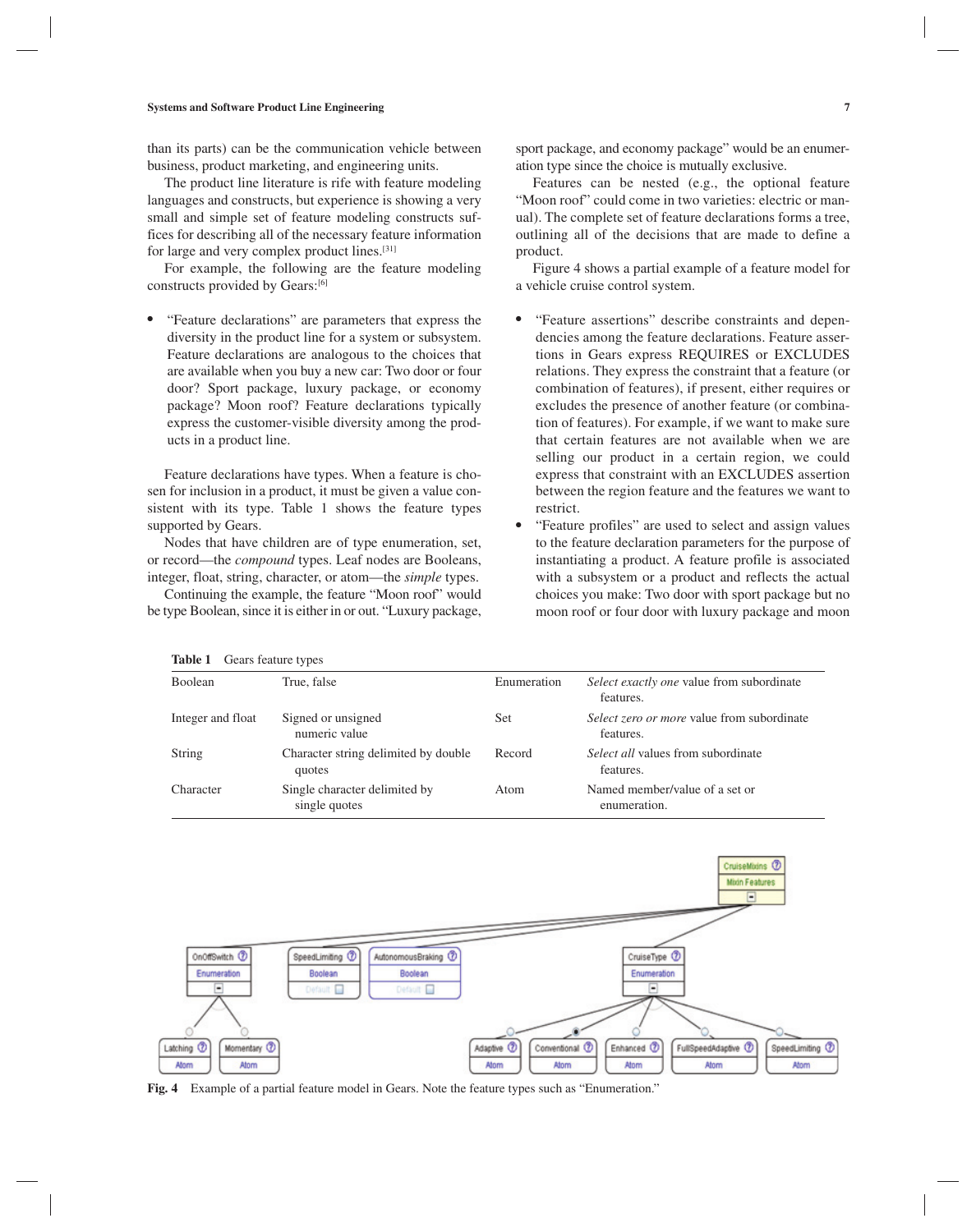roof. The values assigned in feature profiles must satisfy the constraints and dependencies expressed by the assertions in the feature declarations. A feature profile cannot be used if any of its value assignments violates an assertion. Constructing a feature profile consists of "walking across" a tree of feature declarations and making the necessary choices: For each Boolean, choosing true or false; for each enumeration, choosing a value; for each set, choosing the members to include, etc. Feature profiles let us escape the deadly combinatorial complexity of huge product spaces. Of the astronomical variety available, the set of feature profiles clearly enumerates which (small) set of products is actually of interest.

# **Characteristic 2: Consistent Variation Management in Artifacts from Across the Full Life cycle**

It has long been a stated tenet of product line practice that core assets include more than software. For example, the Software Engineering Institute's Framework for Product Line Practice<sup>[30]</sup> states that "architecture, requirements specifications, testing-related artifacts, budgets, schedules, plans, and production infrastructure can all constitute core assets." However, 2GPLE goes beyond just a statement of eligibility. It enforces consistent treatment of the artifacts' variation points under the production infrastructure, so that a full set of demonstrably consistent supporting artifacts can be systematically generated for each product.

In contrast, imagine that a requirements engineering team has embraced a PLE requirements management technique based on tagging requirements in a requirements database

with attributes that differentiate feature variations in requirements. Further, the design team has adopted a Unified Modeling Language (UML) tool and has embraced inheritance as the mechanism for managing PLE design variations. The development team is using a FODA feature model drawn in a graphical editor, plus #ifdefs, build flags, and CM branches to manage implementation variations. Finally, the test team has adopted clone and own of test plan sections, stored in appropriately named file system directories to manage their PLE test plan variations. Now imagine what would be needed to create a complete PLE lifecycle solution that integrates into a larger business process model. How do the requirements database attributes and tagged requirements relate and trace to the subtypes and supertypes in the design models? How do these attributes and supertypes relate and trace to the #ifdef flags, CM branches, FODA features, and test case clone directories? Trying to translate between the different representations and characterizations of features and variations creates dissonance at the boundaries between stages in the life cycle.

To resolve this quagmire, a key aspect of 2GPLE is not just inclusion of non-software artifacts, but consistent and traceable treatment.

Figure 5 shows the classic V-model for systems and software engineering. Each phase is augmented by the addition of variation points (indicated by the gear symbol) to the artifacts native to that phase. A Bill-of-Features for a product corresponds to the feature selections within the feature profiles for that product. The yellow arrows illustrate that all of the variation points in all of the artifacts across the full life cycle are synchronously and consistently configured according to the single consolidated collection of feature selections in the Bill-of-Features.



**Fig. 5** The V-model for system engineering, recast for product line engineering.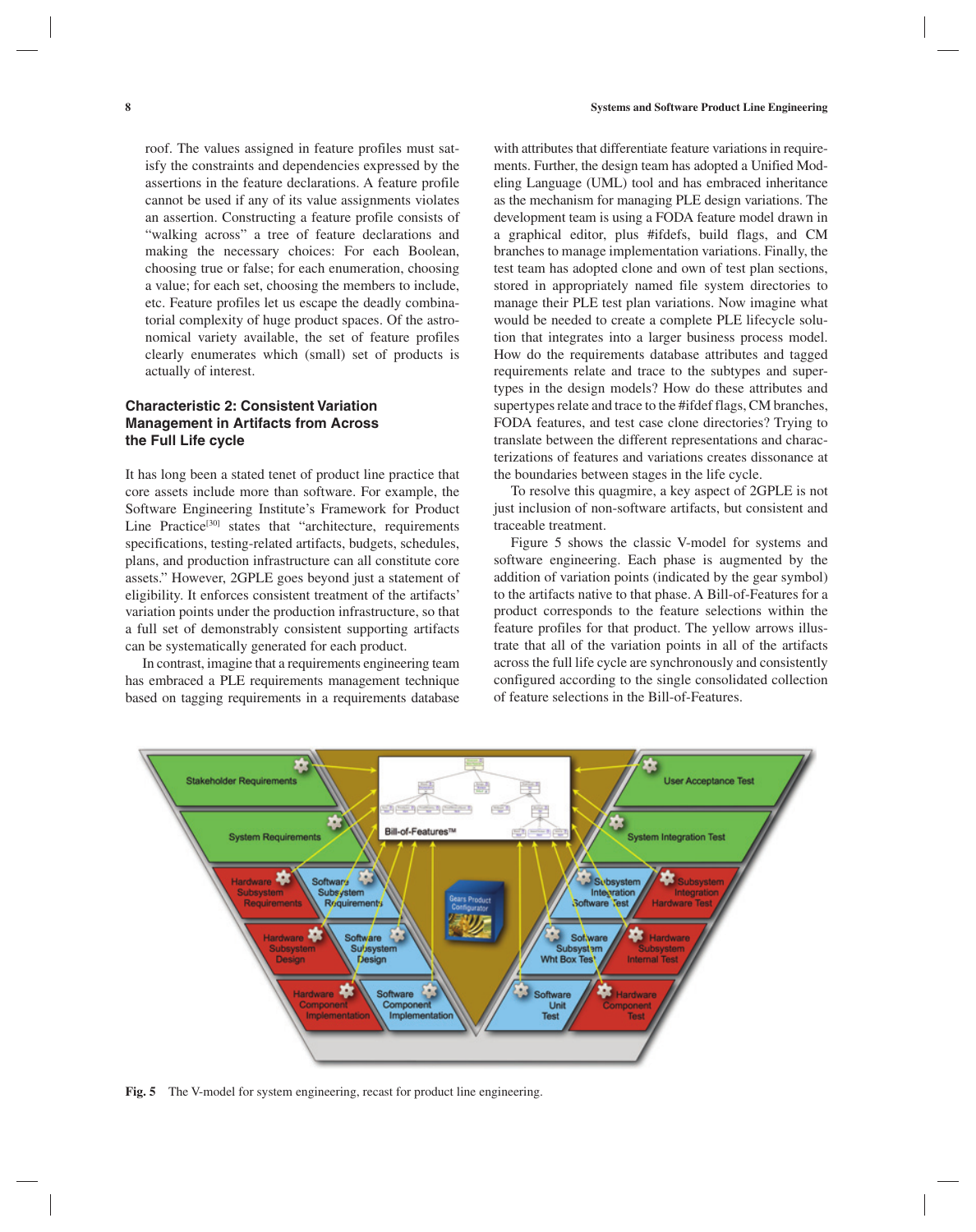## **Characteristic 3: CM that Maintains Assets, Not Products or Asset Instantiations**

CM for a product line must satisfy (among others) the following two requirements:

- R1: Ensure that no product is created using assets that are temporally incompatible with each other or incorrect for use in any automatically configured product instance. This establishes and maintains the integrity of the products over time and throughout the engineering life cycle as the assets evolve from version to version.
- R2: Allow the rapid reconstruction of any product version that may have been built using various versions of the PLE assets and development/operating environment. This capability is essential for rapid response to and remediation of any anomalies that arise in the field.

The most important aspect of CM in 2GPLE is that the full superset of available PLE assets (and not the individual products or systems) are managed under CM. A new version of a product is not derived from a previous version of the same product, but from the shared superset of PLE assets themselves.

Previous approaches to CM for product lines have adopted a "multidimensional" approach,<sup>[30]</sup> claiming that CM for product lines requires CM for core assets and CM for products and also stating that "CM for product lines is therefore more complex than it is for single systems."[34] In fact, a key tenet of 2GPLE is to reduce the complexity of product line CM to that for single products, and much less than that for a suite of separately managed products.[2]

Under the factory paradigm of Fig. 3, any defects are fixed in the shared assets, not the products. The affected products will then be regenerated.

Figure 6 is the conceptual roadmap satisfying requirement R2 under the 2GPLE CM approach. Figure 6 shows the following information:

- A number of shared PLE assets are arrayed down the left-hand side, from various lifecycle phases. Each asset (shown notionally in the figure as modules, packages, components, and test suites) undergoes evolutionary change; its evolutionary trajectory extends to the right. (For simplicity, although each individual asset is versioned, the chart does not show version numbers.)
- The bottom shows the products in the product line. (For simplicity, only three are shown.) Each product goes through various phases, such as alpha release, beta release, and public release.
- Across the top are several *temporal contexts*. A temporal context is a vector of assets and the version of each that was used to build a product.

For example, Fig. 6 shows that the Beta version of Product A is built using Temporal Context 5.7. To see what a temporal context comprises, follow its colored line (light blue for Temporal Context 5.7) as it zigzags down through the core asset versions to see what versions of what core assets it touches. Figure 6 shows that Temporal Context 5.7 comprises

- the second version of Module 1;
- the second version of Module 2:
- the third version of Module 3;



**Fig. 6** Temporal contexts in multi-baseline management.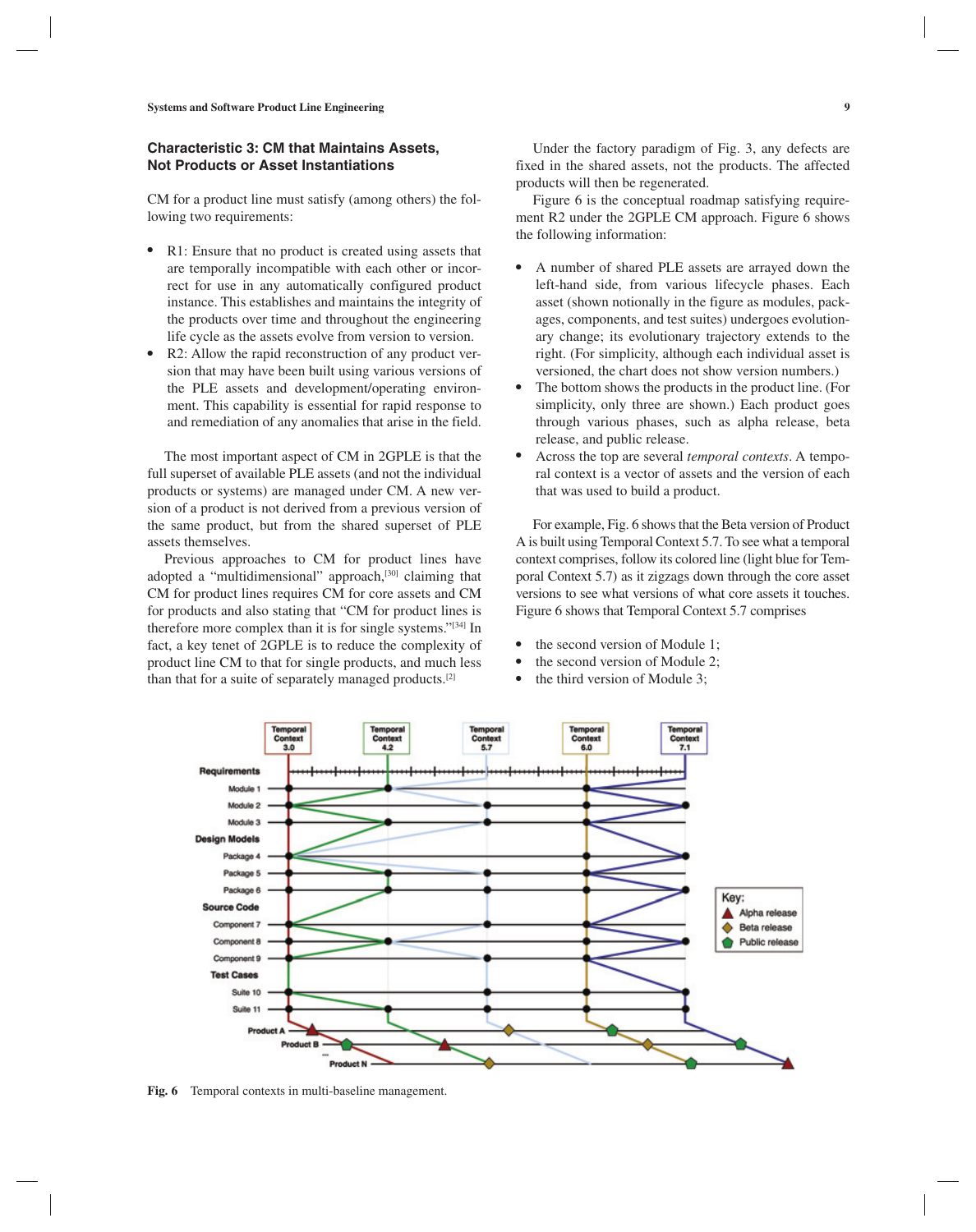- 
- the first version of Package 4;
- the third version of Package 5;
- the third version of Package 6; and so forth.

Where temporal context lines intersect, it means that two or more temporal contexts share the same version of an asset. For example, Temporal Contexts 3.0, 4.2, and 5.7 all use the first version of Package 4.

# **Characteristic 4: Product Lines Across Organizational Boundaries**

Organizations, even small ones, often have separate divisions at work to support their product line. Large organizations almost certainly do. These divisions may be geographically or organizationally isolated from each other. In this case, it is impractical to expect everyone to work on the same feature model, the same set of shared assets, and so forth. Certainly, having one global collection of feature declarations for an entire production line is impractical when features may number in hundreds or even thousands. Large feature sets engender intractable and incomprehensible combinatorics. Subsystem engineers have no interest or need to see all of the feature diversity in other subsystems. For example, engineers for an automotive transmission system do not need to see feature abstractions that capture the diversity in the entertainment or GPS navigation system. It makes no sense to comingle them.

It makes much more sense to modularize the feature model in a way that corresponds to the organizational structure of the enterprise. Although these structures can change over time,[33] they make an excellent starting point and let the organization begin to adopt PLE using familiar units.

For example, an automotive vehicle is composed from combinations of dozens of subsystems, all the way from the engine and transmission down to the subsystems that defog the mirrors and heat the driver's seat. Each of these subsystems has features of its own, which allow a vehicle team to pick and choose in order to define a car. In this way, an automobile (like many complex systems in product lines) is more like a system of systems,[35] which is managed as a product line of product lines.

Each of these units represents a domain, by which we mean a body of knowledge.<sup>[20]</sup> These pockets of deep knowledge are often part of the fabric of the company. In a 2GPLE context, the specialized knowledge becomes knowledge about the feature variations that are possible, and the result is a number of product lines that each contributes instances to the overall product. At every level, the same small and elegant set of concepts work to capture the inherent variation. This lets engineers work largely independently within the confines of their own organizational units and domain expertise.

A hierarchical production line constitutes an architecture-like construct, in that there are interfaces and relationships among the nested product lines. There is the parent–child relationship for product lines that typically mirrors the system–subsystem decomposition in the vehicle architecture. Product line features can be partitioned, encapsulated, and scoped within the primary subsystems that realize the features. Features can also be shared among product lines by establishing an import relationship, which is crucial for establishing feature constraints and asset variation points among interrelated subsystems (e.g., a high-end flavor of cruise control that slows the car if there is traffic ahead requires a flavor of the braking system that supports braking via software command).

#### **Characteristic 5: Industrial Strength Automation**

The last ingredient in 2GPLE is a configurator like the one shown in Fig. 3, employed to maintain configurations and translate feature profiles into assets with their variation points exercised in prescribed ways.

Previous approaches from 1GPLE have always made allowances for automation, but large-scale PLE demands it. For one thing, the complexities of modern product lines are growing to astronomical proportions. For example, in a product line under way at General Motors, the feature space is so complex that the number of possible variations vastly exceeds the number of atoms in the visible universe (http:// en.wikipedia.org/wiki/Observable\_universe).[31]

The tooling needs to be able to support the construction and management of feature models (including feature declarations, assertions, and profiles), assets, and variation points; support hierarchical production lines; and represent the logic that maps from feature choices to asset instances. Further, it needs to either provide version control for the models and artifacts or (even better) work seamlessly on top of the user's own choice of change management system.

A major requirement for the tooling is that it supports the specification and selection of variation in assets and artifacts from across the entire spectrum of the product life cycle. This means that the tool will have to support variation in, for example, DOORS requirements modules, Microsoft Word documents and Excel spreadsheets, build files for Make or Ant, Rhapsody UML models, and many more.

There are fundamentally three ways to achieve variation in an asset, depending on what you know about the digital representation of the associated artifact:

- The representation of the artifact is proprietary and closed, or editors for it are not available or are impractical. For example, if our products include a picture that is different from product to product, some of our artifacts may be GIF or JPG files. To achieve variation, the variation point can simply choose from a selection of alternative variants, using each one as is, as opposed to trying to change the picture by editing the image stored in a one-size-fits-all picture file.
- The representation of the artifact is "open," so that you can change it using an available open market tool. For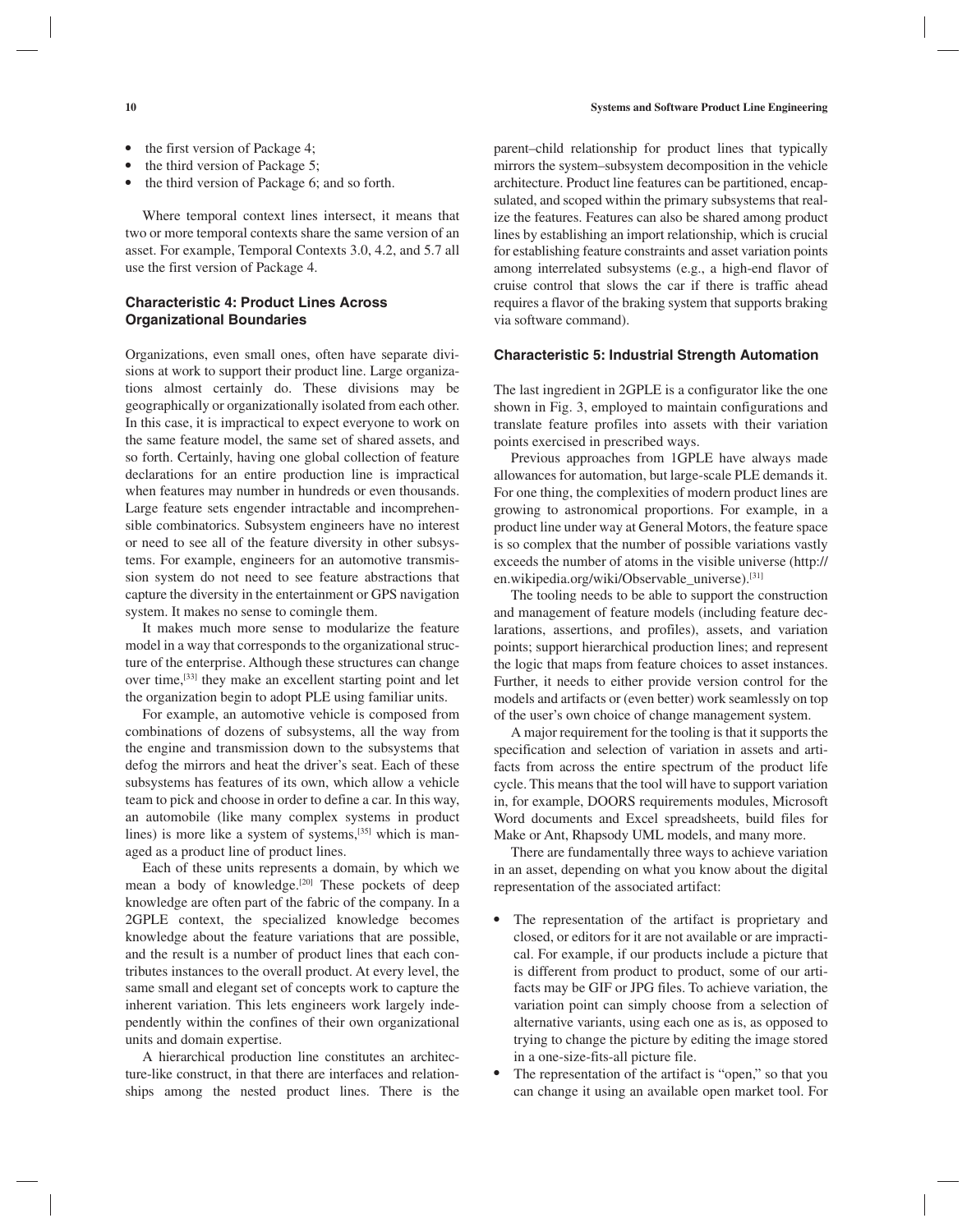example, artifacts stored as simple text files may be transformed by simple word or line substitution. Artifacts that are Microsoft Word documents stored in Office Open XML format can be transformed by thirdparty tools. In this case, the variation point operates by transforming a single variant, transforming it appropriately for each product being built.

The representation of the artifact is proprietary, but the owning organization offers a business relationship to allow your tool to edit their artifacts. Suppose your requirements are stored in DOORS, using hundreds and hundreds of DOORS requirements objects. The representation of those objects is proprietary, but using the strategy in the first bullet is out of the question: Swapping in and out whole requirements documents that each differs by just a little bit is untenable. It would be much better to make an arrangement with the vendor (IBM Rational in this case) so that you can write a piece of software that can insert and operate on variation points throughout the DOORS representation of a body of requirements.

This adds another requirement to the product line engineering automation engine that does not come immediately to mind: does its proprietor have the necessary business relationships to support variation in the third category? This property is essential for the property of 2GPLE we described earlier: support for variation in shared assets originating from across the entire life cycle.

First-generation approaches always discuss the need for automation; second-generation approaches require it. Further, they do not just require technical proficiency from the tool but business proficiency from the tool's proprietor.

# **HOW 2GPLE HANDLES TRADITIONAL PORTFOLIO ENGINEERING CONCERNS**

Organizations building a portfolio of products have to deal with the concerns illustrated in Fig. 7: managing the life

cycle of each product (vertical axis), evolving the portfolio over time (horizontal axis), and managing the plurality of products (outward-pointing axis). To be a viable paradigm, 2GPLE has to be able to handle each of these "dimensions." Here is how it does:

- The *multiphase* (vertical) axis of Fig. 7 deals with the usual product engineering lifecycle concerns, such as requirements engineering, architecture and design, implementation, and test, plus the traceability for interdependency among the phases. The 2GPLE characteristic of consistent variation management in artifacts from across the life cycle (See the section on "Characteristic 2: Consistent Variation Management in Artifacts from across the Full Life Cycle." ) supports product line diversity through variation points in all assets across the full life cycle.
- The *multi-baseline* axis of Fig. 7 deals with the usual temporal concerns of product engineering, such as version, configuration, and change management. The 2GPLE characteristic of CM that maintains assets and not products (see the section on Characteristic 3: CM that Maintains Assets, Not Products or Asset Instantiations) supports asset evolution for all assets, without having to independently manage evolution of each of the products in a product line.
- The *multi-product* axis of Fig. 7, of course, deals directly with the PLE concerns not supported by conventional product-centric engineering. The 2GPLE characteristics of features as the *lingua franca* of variation (See the section on "Characteristic 1: Features as the *Lingua Franca* to Express Product Differences across the Life Cycle."), CM that maintains assets and not products (See the section on "Characteristic 3: CM That Maintains Assets, Not Products or Asset Instantiations."), product lines across organizational boundaries (See the section on "Characteristic 4: Product Lines across Organizational Boundaries."), and industrial



AQ1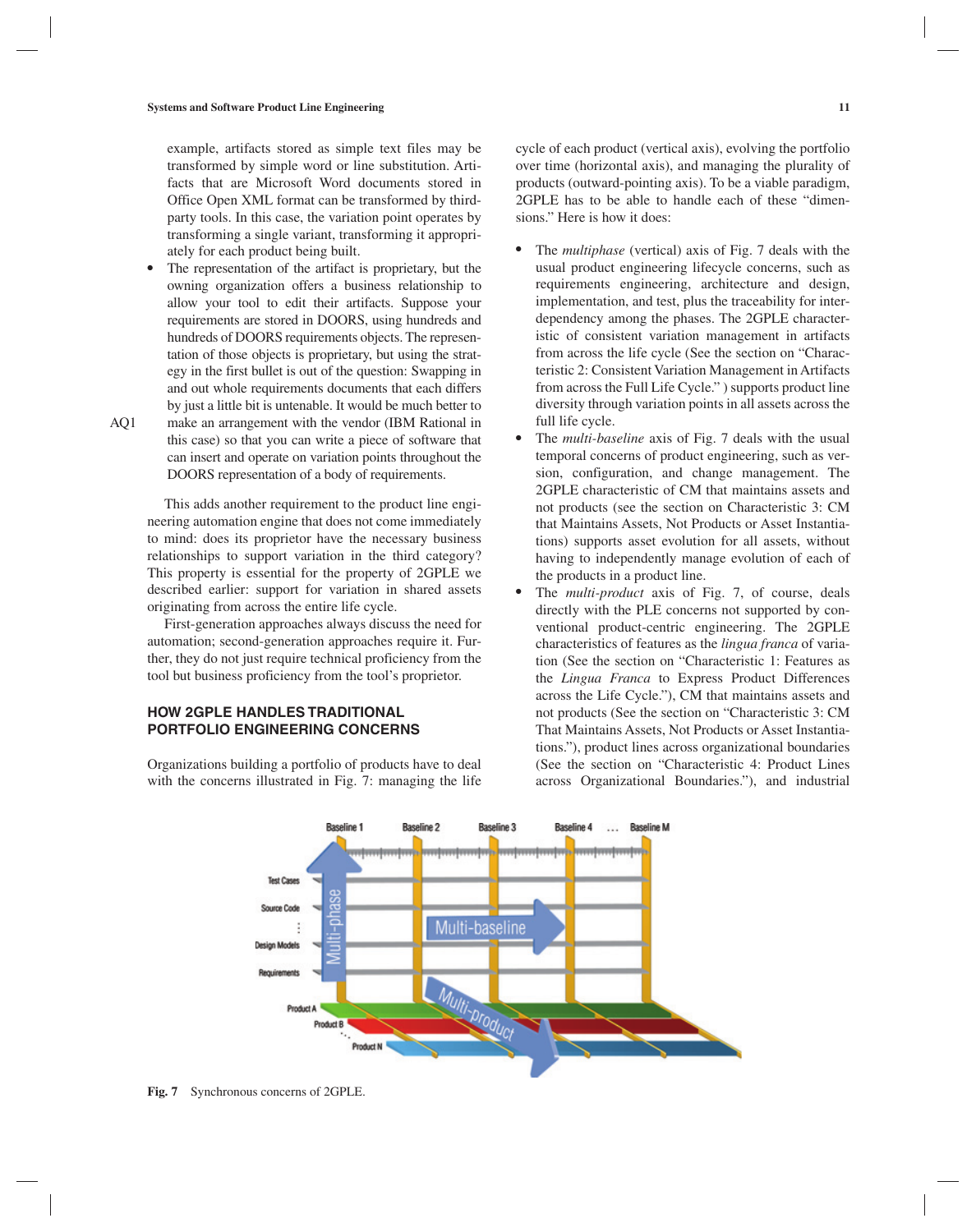strength automation (See the section on "Characteristic 5: Industrial Strength Automation.") address featurebased automation, consistent product evolution, intraorganizational cooperation, and product line production, respectively.

# **ORGANIZATIONAL ADOPTION**

Examination of Figs. 2 and 3 shows that 2GPLE involves different roles and responsibilities than traditional productcentric development. For any technology that asks an organization to change the way it does business, *organizational adoption* (the processes and steps needed to introduce and successfully use the technology) becomes an issue.

A prerequisite for successful adoption is clear motivation. Many organizations adopt product line engineering because they have encountered the "wall" where their engineering capability is swamped by the engineering complexity of their portfolio. For these organizations, changing the way of doing business is a matter of survival, which is highly motivating. Other organizations move to product line engineering for competitive advantage or to increase their bottom line. These organizations are surviving, and here the improvement goals should be made explicit and socialized among the technical staff and management, so that everyone understands the purpose of the disruption and can track its progress.

Much has been written about organizational adoption  $AQ2$  of product line engineering (e.g.,<sup>[30]</sup> "Launching and Institutionalizing"). Because of the industrial strength automation at the heart of 2GPLE, it comes with its own adoption model called the "3-Tier PLE Methodology" (Fig. 8).[5]

The bottom tier concentrates on incorporating the product configurator into the organization and beginning to use it to define a feature model and shared assets for the product line.

The middle tier concentrates on reengineering the product assets into a collection of shared assets with variation points. In this tier, new roles specific to 2GPLE are defined and filled, roles that move the engineers away from productspecific responsibilities, as in Fig. 2, and toward assetspecific but product-independent roles, as in Fig. 3.

The top tier allows the organization's management to steer the portfolio in strategic directions by defining products with new features or new feature combinations to, for example, enter a new market where the organization's ability to produce new products quickly and efficiently will give it competitive advantage.

The mastering of tiers need not be sequential; organizations can begin building capabilities in each tier together. Further, adoption can be incremental and need not happen all at once. Under a principle known as "incremental return on incremental investment," each step toward complete adoption brings commensurate benefit. Incremental steps can include the following:

- Engineering variation points into some, but not all, shared assets right away. For instance, an organization might choose to convert its requirements base into shared asset form, but defer its source code, test cases, and other assets until later.
- Engineering variation points into the assets that support some products but not all. For example, an organization might choose to embed variation points into its product assets that support the most widely sold products in the portfolio.
- Engineering variation points into the assets to support a subsystem that is widely used across the portfolio.



**Fig. 8** 3-Tier Methodology for 2GPLE adoption.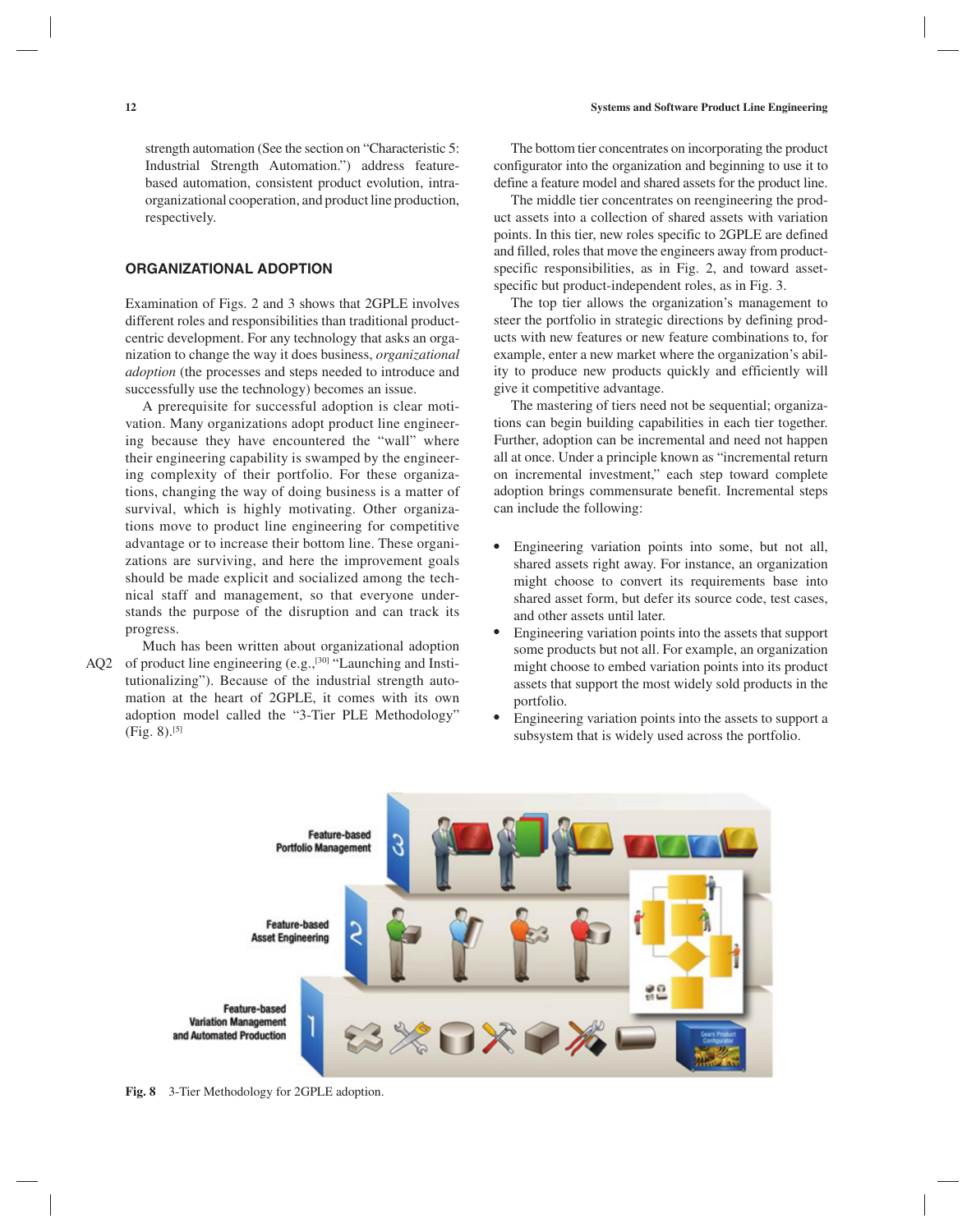The increments can be as small or large as the organizational context will permit. Full benefit comes with full adoption, but at each step of an incremental approach, the organization will be better off than it was before, and better off than if it chooses to do nothing.

## **CONCLUSIONS**

PLE refers to the disciplined engineering of a portfolio of related products using a common set of shared assets and a common means of production. The products in the portfolio are described by the properties they have in common with each other and the variations that set them apart. The products can comprise any combination of 1) software; 2) systems in which software runs; or 3) non-software systems that have software-representable artifacts (such as engineering models or development plans) associated with them.

Product line engineering evolved from the factory paradigm of hard goods manufacturing. Systems and software product line engineering, in turn, evolved from the software product line community, but has grown in scope to include products in which software plays a minor role, if any.

The current best practice product line engineering approach is called 2GPLE, which comprises the following five characteristics:

- 1. Products are produced through the use of high-end industrial strength automation that configures the shared assets appropriately for each product.
- 2. All artifacts, software and otherwise, are treated equally. As assets, they are endowed with variation points expressed using the same language constructs, for a consistent representation of the configurability available across all artifacts. This yields consistent and traceable variation management in artifacts across the full engineering life cycle.
- 3. Features not only describe products and how they differ from each other, but also play the central role in exercising the assets' variation points. The variation points in an asset are defined by naming the features and feature combinations under which each configuration applies. Features become the *lingua franca* to express product differences in all phases of the life cycle.
- 4. A simplified CM policy explicitly declines to manage product versions but only shared asset versions. New versions of products are treated as new products, defined (like any other product) with a combination of features specific to it, and produced by configuring the shared assets accordingly.
- 5. Feature models with encapsulating constructs facilitate hierarchical product lines and cooperative feature model development across organizational boundaries. This extends the architectural concept of a "system of systems" to support a "product line of product lines".

#### **REFERENCES**

- 1. Schmid, K.; Verlage, M. The economic impact of product line adoption and evolution. IEEE Software **2002**, *19*, 50–57.
- 2. Krueger, C. Variation management for software production lines. In *Proceedings of the 2nd International Software Product Line Conference*, San Diego, California, 2007; 37–48.
- 3. Bachmann, F.; Clements, P. *Variability in Software Product Lines*, Technical report CMU/SEI-2005-TR-01, Software Engineering Institute, 2005.
- 4. Chastek, G.; Donohoe, P.; McGregor, J. *Formulation of a Production Strategy for a Software Product Line*. Technical note CMU/SEI-2009-TN-025, Software Engineering Institute: 2009.
- 5. Krueger, C. BigLever software gears and the 3-tiered SPL methodology. In *Companion to the 22nd ACM SIGPLAN conference on Object-oriented programming systems and applications companion (OOPSLA "07)*; ACM: New York, NY, 2007; 844–845. DOI=10.1145/1297846.1297918. http:// doi.acm.org/10.1145/1297846.1297918
- 6. Krueger, C. *The Systems and Software Product Line Lifecycle Framework*. BigLever Software Technical Report #200805071r3. 2010. http://www.biglever.com/extras/Spl-LifecycleFramework.pdf
- 7. Beuche, D. Modeling and building software product lines with pure: Variants. In *Proceedings of the 15th International Software Product Line Conference*, Limerick, Ireland, Sept 08–12, 2008, ACM Press, 2008; SPLC '08, 358.
- 8. Jarzabek, S.; Zhang, H. XML-based method and tool for handling variant requirements in domain models. In *Proceedings of the 5th International Symposium on Requirements Engineering*, Aug 27–31, 2001; Toronto, Canada, 2001; RE'01, 166–173.
- 9. Dhungana, D.; Rabiser, R.; Grunbacher, P.; Lehner, K.; Federspiel, C. DOPLER: an adaptable tool suite for product line engineering. In *Proceedings of the 11th International Software Product Line Conference*, Kyoto, Japan, Sep 10–14, 2007; SPLC '07, Second Volume 151–152.
- 10. Software Engineering Institute. Benefits and costs of a product line. http://www.sei.cmu.edu/productlines/frame\_ report/benefits.costs.htm
- 11. Linden, F.J.; van der, S.; Klaus, R.E. *Software Product Lines in Action*; Springer: New York, 2007.
- 12. Catalog of Software Product Lines, Software Engineering Institute. http://www.sei.cmu.edu/productlines/casestudies/ catalog/index.cfm
- 13. Jensen, P. Experiences with software product line development. CrossTalk **2009**, *22* (1), 11–14.
- 14. SPLC Product Line Hall of Fame. http://splc.net/fame.html
- 15. Lanman, J.; Kemper, B.; Rivera, J.; Krueger, C.; Clements, P. Second generation product line engineering at the U.S. army. SPLC 2012; submitted.
- 16. Clements, P.; Northrop, L. *Software Product Lines: Practices and Patterns*; Addison-Wesley: Massachusetts, 2002.
- 17. Cohen, Ariel, "Russia trails U.S. in pursuit of a fifth-generation jet," UPI, 14 January 2009, United Press International, 2012. http://www.upi.com/Business\_News/Security-Industry/ 2009/01/14/Russia-trails-US-in-pursuit-of-a-fifth-generation-jet/UPI-35761231951126/